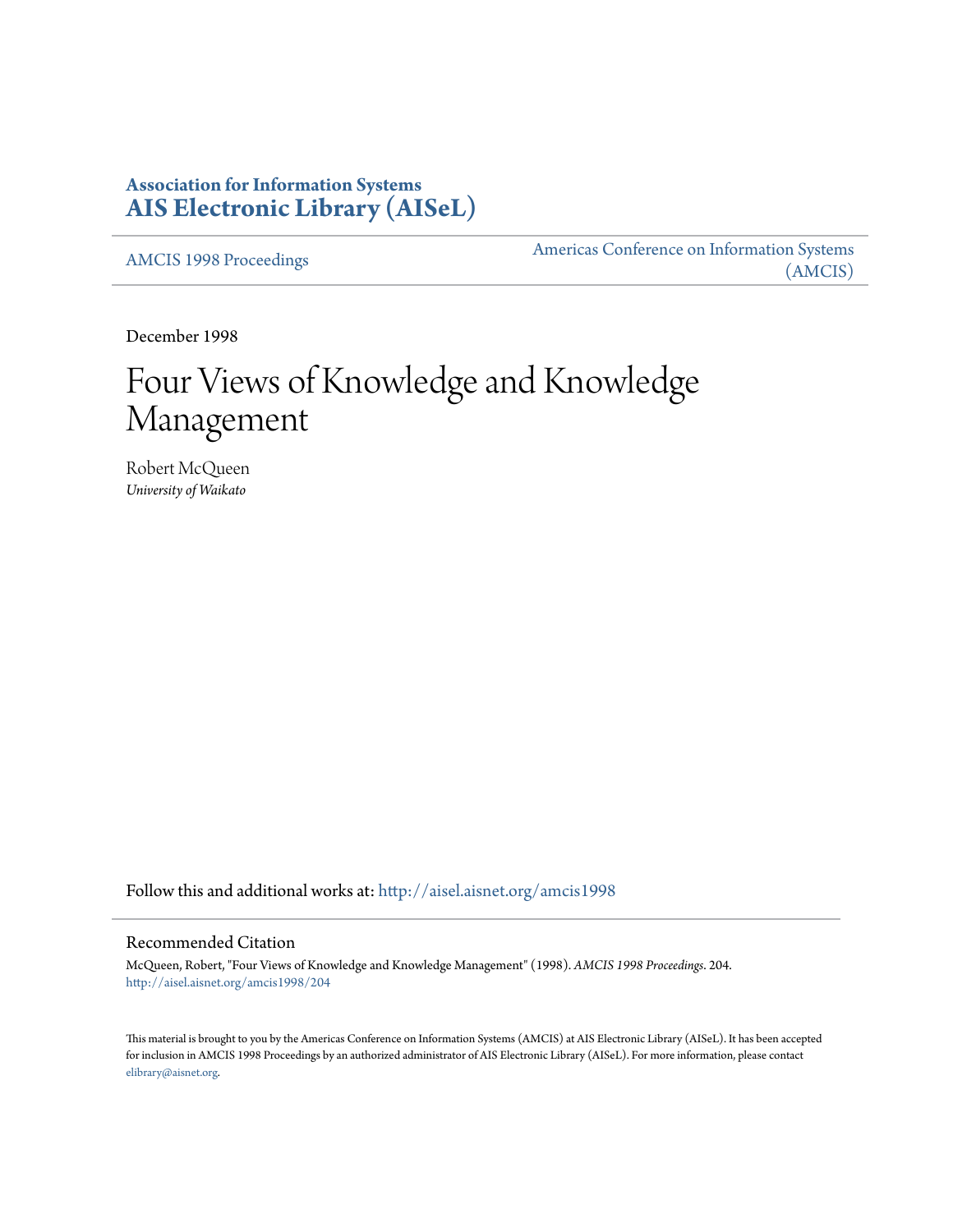# **Four Views of Knowledge and Knowledge Management**

**Robert J. McQueen**

University of Waikato

#### **Abstract**

*This paper presents four views of knowledge: access to information, repositories of information, sets of rules, and knowing/understanding. Examples are given of how these definitions are both enabling and constraining the application of information technology to the area of knowledge management, and a call is made for multiple views of knowledge so that future systems may achieve greater success.*

#### **Introduction**

There is a growing diversity in views on what is knowledge, and how it can be captured and used in computing systems (Murray, 1996). Whatever the definition of knowledge management, it is viewed as a crucial factor for competitive success by executives in organisations (Ernst & Young, 1997). Our purpose here is to present four different views of knowledge, without trying to persuade that one is more valid than the other. All are valid, in that there is a group of practitioners and researchers which holds that view to be true. For these views, information technology either has a present integral role, or has the potential to play an important part. From the discussion, it is hoped that the reader can inductively build their own personal view of knowledge, and knowledge management and the role that information technology might take to support knowledge capture, storage, and retrieval for each of these views.

### **Data, Information and Understanding**

First, we develop some working concepts, for the purposes of this discussion, about data and information which can be used in the subsequent presentation of the four views.

**Data** is numbers and text, and, for the purposes of this discussion, stored in some form of computer accessible format such as a database, file or spreadsheet. Data is usually highly structured, such as fields in a record or a table in a database, and through that structure relationships to other data are captured. Once the data structure is known, retrieval is usually a trivial intellectual process, but may be an overwhelming administrative process.

**Information** is data in a contextual environment which helps give shape, and make sense of the raw numbers and text. The context in which data is presented might be internally self generated (means, standard deviations, accumulations by dept, division), internally comparison generated (against last year's equivalents, this year's budget), or externally comparison generated (against industry sales, GNP, inflation)

**Understanding** is likely to result when data is transformed into information, and presented to a person (such as a manager) experienced with the environment from which the data was collected. This understanding, when combined with that person's experience and beliefs, then may lead to actions (do nothing, tweak slightly, make radical changes) which in turn are expected to achieve desired results. Understanding and knowledge are strongly related and interdependent.

**Tacit and explicit knowledge** concepts first developed by Polanyi have been explained in the context of knowledge management by Sveiby (1996). Nonaka and Takeuchi (1995) suggest the following:

*...we classify human knowledge into two kinds. One is explicit knowledge, which can be articulated in formal language including grammatical statements, mathematical expressions, specifications, manuals, and so forth. This kind of knowledge thus can be transmitted across individuals formally and easily. ....A more important kind of knowledge is tacit knowledge, which is hard to articulate with formal language. It is personal knowledge embedded in individual experience and involves intangible factors such as personal belief, perspective, and the value system. ( pp. viii)*

#### **Four Views of Knowledge**

We now look at four views of knowledge. For each view, we first suggest a short definition of knowledge from that view, and describe an example of how that practitioners holding that view may be implementing knowledge management systems.

#### *View 1: Knowledge Is Access to Information*

This view may be held by publishers and database builders. We use the word publisher in a broad context to incorporate not only traditional publishers, but also organisations who build computer-based document repositories, containing items such as manuals, standards and product specifications. "Database builder" is used to describe those who wish to provide integrated corporate information in easily accessible repositories, which are used both for transaction processing of the day-to-day activities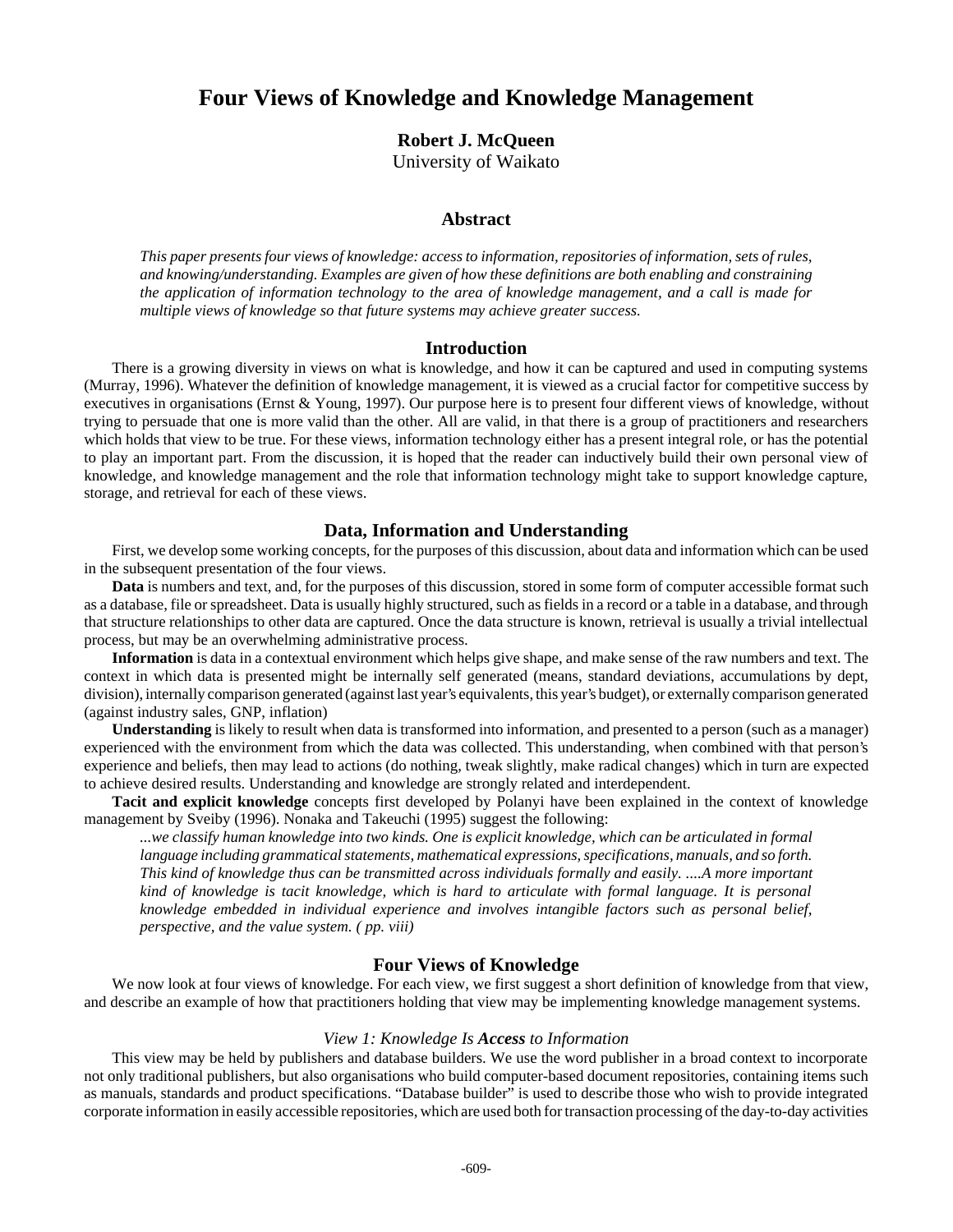of the organisation, and also as an archive to which queries can be made. This view is that useable (and sharable) knowledge must already be in an explicit form, and perhaps combines and confuses the concepts of data, information and knowledge.

This view then perceives that *knowledge* can be retrieved through access to documents and databases containing data and information which is vital to the successful operation of the organisation. To facilitate knowledge sharing, the data and information must be added to the databases, or published in an electronic form. The knowledge sharing infrastructure is the database and document repositories, together with the access technology, often implemented through an intranet. This view of knowledge as access to information then implies that organisational databases and document repositories must be built to facilitate access to these databases and documents, and this can be partitioned into the technical issues of storage, and access. Organisations that adopt this view of knowledge then perceive knowledge management to invoke two problems: a technical problem of storing and providing access to databases and document repositories, and an incentive problem of ensuring useful data is available in databases, and useful documents are created and available in electronic form.

#### *View 2: Knowledge Can Be Stored in Repositories of Electronic Communication*

This view is frequently held by consulting firms. These firms earn revenue by applying the expertise held by (or accessible to) their professional consulting staff, to the problems of their clients. Knowledge is perceived as the understanding that their consulting staff have in a given area of expertise, such as tax planning or process redesign. Hence, to build more client relationships, the requirement is to make the understanding held by an individual senior consultant more broadly available to other less expert consultants within the firm, as well as to some customers directly. However, the senior consultant's knowledge, or deep understanding of an area of expertise, may be difficult to capture and embody into "how-to" manuals or other sharable media. This view recognises that it is difficult to convert the tacit knowledge held by experts into explicit, how-to knowledge, and that the capture of dialogue among experts may be an important technique.

To address this problem, many of the major international consulting companies have installed software systems which provide both a medium, and an archive repository for electronic message based discussions organised by contextual area. For example, Price Waterhouse was an early adopter of groupware Lotus Notes. Notes provides an architecture where consultants from offices around the world can read, and contribute to these local, regional and international discussions on hundreds of topics. While the *medium* of the Notes infrastructure provides a place where experts with a narrow interest in that topic area can exchange messages and opinion with others with similar interests, the Notes database also becomes an archive, or *repository* of the comments and opinions of these experts, which can be searched and utilised by other less expert consultants. The repositories can also be used to locate experts in an area, who may then be drawn in to a consulting situation either for direct work with a client, or indirectly to support local consultants.

#### *View 3: Knowledge Is Sets of Rules*

This view is held by expert system designers, machine learning researchers, and business process designers. A knowledge engineer extracts sets of rules, such as diagnostic procedures, from a domain expert who has extensive experience. These rules can then be embodied in an expert system that can guide a person much less experienced through the necessary steps in a diagnostic or design process. The rulesets and decision trees may be automatically generated through machine learning and data mining procedures, where large datasets, such as telephone toll call records, may be analysed to create understanding of usage patterns. This view holds that useable explicit knowledge is most easily embodied in sets of rules, and that knowledge engineering and machine learning techniques are important in converting the understanding of an expert, or the hidden meaning in a database.

Process re-engineering and improvement efforts may be characterised as a formal methodology to embody tacit knowledge held by participants into a design for a business process. Group members brainstorm ideas based on their own experience, beliefs, and view of the future, debate and refine these ideas through group discussion into proposals, and then participate in the design of new processes (sets of rules and procedures) which incorporate this group knowledge. Workflow systems and other process management technologies can be then be implemented to embody and control these new processes.

#### *View 4: Knowledge Is "Knowing", "Understanding"*

This is the philosophical view of knowledge that some say this only happens in humans and therefore, is not possible to mechanise. If this view is to be accepted, then the role of information technology and knowledge management is to provide sources for searching ( information repositories) and stimulation (information streams) so that individuals can expand their personal knowledge, and apply that knowledge to assist the organisation in meeting its goals. This view holds that the conversion of tacit knowledge to useable and transferable forms of explicit knowledge is extremely difficult, and unlikely to result in success.

Some may hold to this pure view of knowledge, while still suggesting that technology may be able to assist if knowledge can exist outside the human mind. The use of knowledge embodied in such future systems may not be just query based, such as a human interactively searching a machine based repository, but rather more proactive, such as a machine implemented knowledge agent making unsolicited suggestions to a human based on environment factors of interest and the processing of incoming streams of data and information.